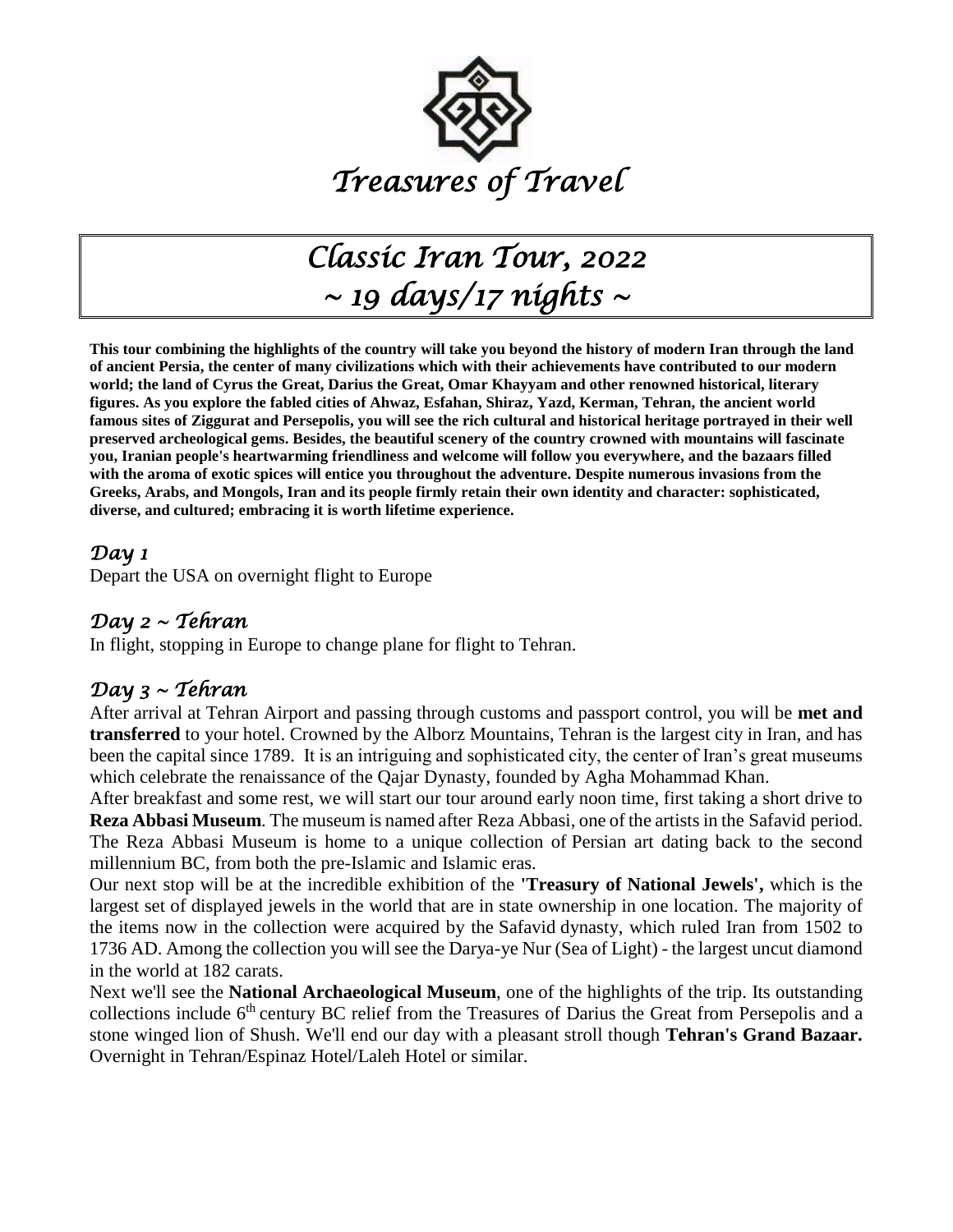# *Day 4 ~ Tehran*

We will start our full day sightseeing with the exploration of the **Sa'd Abad Museum Complex**, set in a beautiful park overlooking downtown Tehran, it has about ten or so buildings, which were part of the palace complex of the last Shah of Iran. Here we'll tour **White Palace, Green Palace**, and **Museum of Fine Arts.** We will also visit **UNESCO World Heritage site [Golestan Palace,](http://www.golestanpalace.ir/)** built by the Qajar ruler Nasser al-Din Shah and set around a lovely garden. The complex includes the **[Ethnological](http://www.nationalmuseumofiran.com/)  [Museum](http://www.nationalmuseumofiran.com/)**, the **[Garden Hall](http://www.golestanpalace.ir/En_Site/E-virtual/E-baq-v.htm) of [Shams-ol-Emareh](http://www.golestanpalace.ir/En_Site/collections/E-shams.htm)** and the **[Marble Throne Hall](http://www.golestanpalace.ir/En_Site/collections/E-eyvan.htm)**.

Next we'll tour the **[Carpet Museum](http://www.carpetmuseum.ir/)** to see the collection of the oldest carpets in Iran, with beautiful and elaborate designs. The **[Glass & Ceramic Museum](http://www.glasswaremuseum.ir/)** is housed in a beautiful building which dates back to Qajar times when it belonged to a prominent Persian family. With blending features of both Eastern and Western styles, the museum has a lovingly displayed collection of ceramics and glassware dating back to the 2<sup>nd</sup> millennium BC, including works from Nishapur, Kashan, Rey and Gorgan. Overnight in Tehran/Espinaz Hotel/Laleh Hotel or similar.

# *Day 5 ~ Hamadan*

This morning we'll leave for Hamadan, once a famous Silk Road city, near ancient Ecbatana- the capital of Media, which was later used as summer residence by the Achaemenid kings because of its high elevation at the foot of Mount Alvand. Parthain rulers made it their capital and established the main mint, producing assorted [bronze](http://en.wikipedia.org/wiki/Bronze) denominations.

Upon arrival we'll have a sightseeing tour of Hamadan which will include: **Hegmataneh-** ancient Ecbatana- Median and Achaemenid city slowly being excavated north of town center; ancient inscriptions of **Ganjnameh,** which were carved in [granite](https://en.wikipedia.org/wiki/Granite) in two sections. The one on the left was ordered by [Darius the Great](https://en.wikipedia.org/wiki/Darius_the_Great) (521-485 BC) and the one on the right by [Xerxes the Great](https://en.wikipedia.org/wiki/Xerxes_the_Great) (485-65 BC). Both sections were carved in three ancient languages: [Old Persian,](https://en.wikipedia.org/wiki/Old_Persian) Neo[-Babylonian](https://en.wikipedia.org/wiki/Neo-Babylonian_Empire) and Neo[-Elamite.](https://en.wikipedia.org/wiki/Elamite) The inscriptions start with praise of the [Zoroastrian](https://en.wikipedia.org/wiki/Zoroastrian) God [\(Ahura Mazda\)](https://en.wikipedia.org/wiki/Ahura_Mazda) and describe the lineage and deeds of the mentioned kings. Next will be **the mausoleum of Esther and Mardochius**, as well as tomb of **Bu Ali Sina**, better known to the west as **Avicenna,** the great philosopher and physician, famous for his successful medical career and numerous books on philosophy and medicine, including a widely respected and used medical encyclopedia 'Canon Medicinae'. Overnight in Hamadan/Buali hotel or similar

# *Day 6 ~ Kermanshah*

In the morning we'll first head to **Sanadaj**, making a stop there for a glimpse of Kurdish way of life since the city has Iran's most Kurdish population. You will find men still dressed in traditional boiler suits and cummerbunds, and women in colorful dresses. Our next stop, before we reach Kermanshah, will be at a picturesque village of **Palangan** in Kurdistan province of Iran, where the roof of one house serves as the courtyard of the upper house, inhabited by friendly and welcoming people, to experience the laid back rhythm of village life. Overnight in Kermanshah/Pars hotel or similar

# *Day 7 ~ Ahvaz*

In the morning while still in Kermanshah, which is one of the oldest cities in Iran dating from 4th century AD, we'll see **UNESCO World Heritage site Teq-e Bostan**, these well-preserved bas-reliefs date back to Sassanid dynasty. We'll carry on with our journey following the old caravan route, which in ancient times connected the capitals of [Babylonia](http://en.wikipedia.org/wiki/Babylonia) and [Media](http://en.wikipedia.org/wiki/Medes) [\(Babylon](http://en.wikipedia.org/wiki/Babylon) and [Ecbatana\)](http://en.wikipedia.org/wiki/Ecbatana) to **Bisotun for its Rock reliefs**, a **UNESCO World Heritage site,** authored by [Darius the Great](https://en.wikipedia.org/wiki/Darius_the_Great) sometime between his coronation as king of the [Persian Empire](https://en.wikipedia.org/wiki/Achaemenid_Empire) in the summer of 522 BC and his death in autumn of 486 BC. The inscription includes three versions of the same text, written in three different [cuneiform](https://en.wikipedia.org/wiki/Cuneiform_script)  [script](https://en.wikipedia.org/wiki/Cuneiform_script) languages: Old Persian, [Elamite,](https://en.wikipedia.org/wiki/Elamite_language) and [Babylonian](https://en.wikipedia.org/wiki/Babylonian_language) (a later form of [Akkadian.](https://en.wikipedia.org/wiki/Akkadian_language)) It starts with a brief autobiography of Darius the Great and mentions the battles and rebellions he fought against various governors who tried to dismantle the Persian Empire, after the death of Cyrus the Great who originally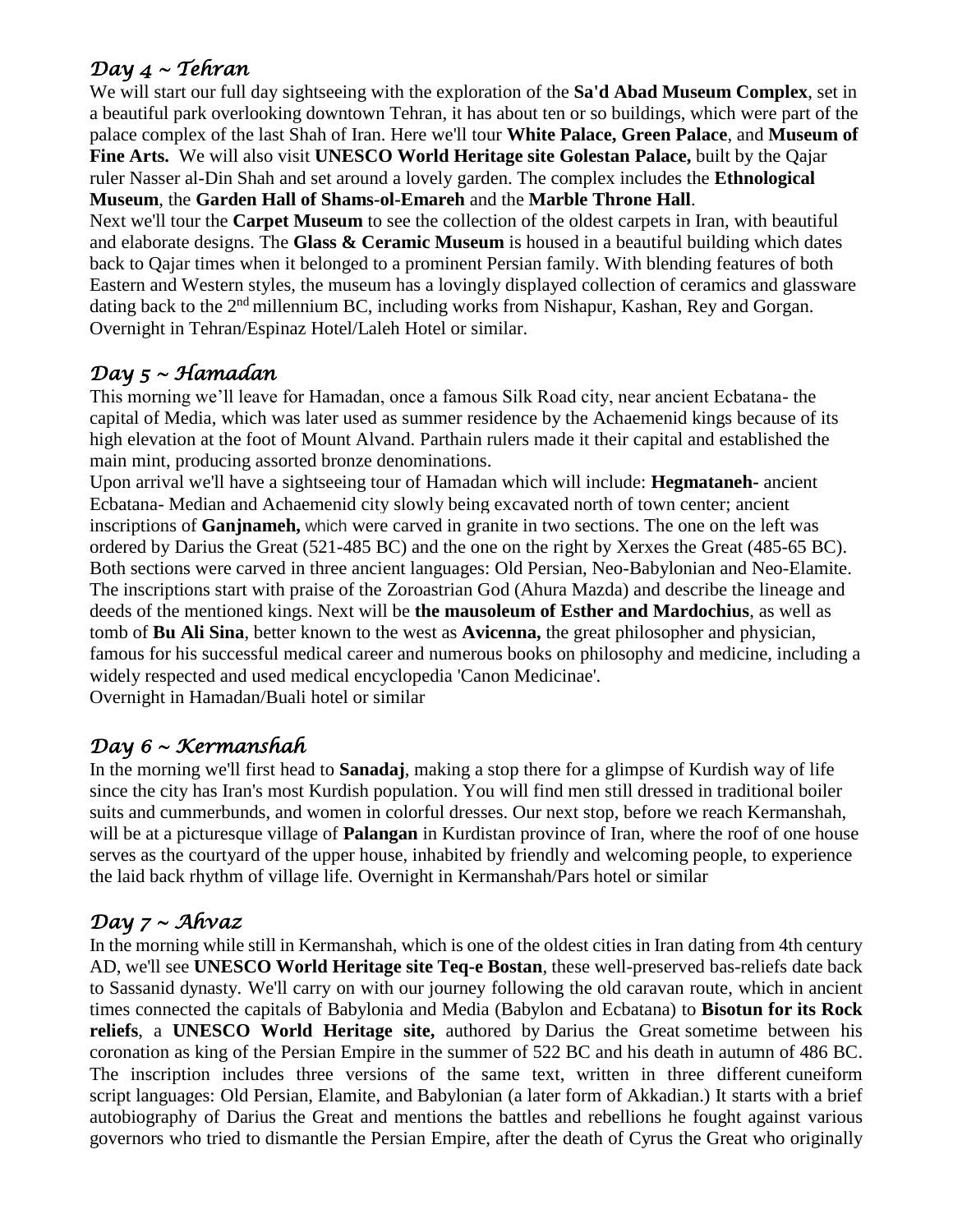founded it, of course attributing his success to the "grace of [Ahura Mazda"](https://en.wikipedia.org/wiki/Ahuramazda). The inscription was illustrated by a life-size bas-relief of [Darius I, the Great.](http://en.wikipedia.org/wiki/Darius_the_Great)

We'll make our final sightseeing stop in **Khorram Abad.** The landmark of this picturesque town is the **Falak-ol-Aflak fortress** which dominates the area. Probably there has been a fort on this site since the Sassanid times, but this one was the citadel of the Atabegs, the powerful rulers of the Lorestan province from the 12th century until 1600 when Shah Abbas I defeated the last Atabeg king. Nowadays the fortress houses a very interesting museum with magnificent photographs and artifacts describing the traditional life of Loretsan.

Overnight in Ahvaz/Pars Hotel or similar.

## *Day 8 ~ Ahvaz*

We'll start touring the surrounding area of Ahvaz, home to famous Ziggurats. Sightseeing includes visit to famous historical **UNESCO World Heritage Site of Shush**, which is first of all, a well-known prehistoric city dating back to the  $4<sup>th</sup>$  millennium BC; as well as an important Elamite city around the middle of the 3rd millennium BC; and finally the capital of the Achaemenid Kingdom. We will stroll through the ancient Royal Town, once the quarter of the court officials; Apadana, where Darius the Great built his palace; and visit the nearby **Tomb of Daniel**.

Next we'll tour the **UNESCO World Heritage Site Choqa Zanbil -** one of Iran's three Ziggurats (pyramidal tiered temple), built about 1250 BC, which served as a worship and burial place of the Elamite Kings. The site remains one of the best surviving example of Elamite architecture anywhere. Our sightseeing day will end with a stop in the pretty town of **Shushtar**, another **UNESCO World Heritage Site** famous for its ancient **Shadorvan and Bande-e Qaisar Bridges** from the Sassanid period, as well as **Qajar water mills**. In the evening we'll arrive in Ahvaz. Overnight in Ahvaz/Pars Hotel or similar.

# *Day 9 ~ Shiraz*

Our destination today is the beautiful city of **Shiraz**, the heartland of Persian culture, known as the center of education and sophistication. It is a romantic city of nightingales, poetry, roses and wine (remember the Australian wine called Shiraz!). Before arriving in Shiraz we will stop to tour the amazing site of **Bishapur**, founded by [Shapur I](https://en.wikipedia.org/wiki/Shapur_I) in 266 AD, who was the second Sassanid king and inflicted a triple defeat on the Romans. Sightseeing will include: the impressive ruins of Sassanid city, the Anahita Temple, site museum and the impressive bas-reliefs of the Sassanid Kings. Overnight in Shiraz /Zandihey Hotel, Homa Hotel, Grand Shiraz Hotel or similar.

#### *Day 10 ~ Shiraz*

We'll start our sightseeing today making a short trip to visit the **UNESCO World Heritage Site Pasargadae**, the capital of Cyrus the Great, as well as his last resting place.

Among so many ancient sites we will visit in Iran, **Persepolis** is the crown jewel which is another **UNESCO World Heritage Site**. This most extensive, impressive, and inspiring site, was just a summer capital or possibly a religious shrine of the Achaemenid Kings. 2,500 years later, the site is as overwhelming as ever, with its **City Walls, Entrance, Palace of 100 Columns, Apadana Palace and Staircase, Royal Palaces, Museum, Treasury and Tombs.** We'll tour the famous **UNESCO listed Necropolis** (**Nagsh-e Rostam**) nearby with its incredibly dramatic rock carvings of the Royal Tombs of Elamite, Achaemenid and Sassanid Kings. We will also see the four fine Sassanid bas-reliefs at another **UNESCO site Naghsh-e Rajab** from the reign of Ardeshir I and Shapur the Great before returning to Shiraz. Upon coming back to Shiraz, we'll browse through **Shiraz Bazare Vakil** and visit the **Tomb of the celebrated poet Hafez**. Overnight in Shiraz /Zandihey Hotel, Homa Hotel, Grand Shiraz Hotel or similar.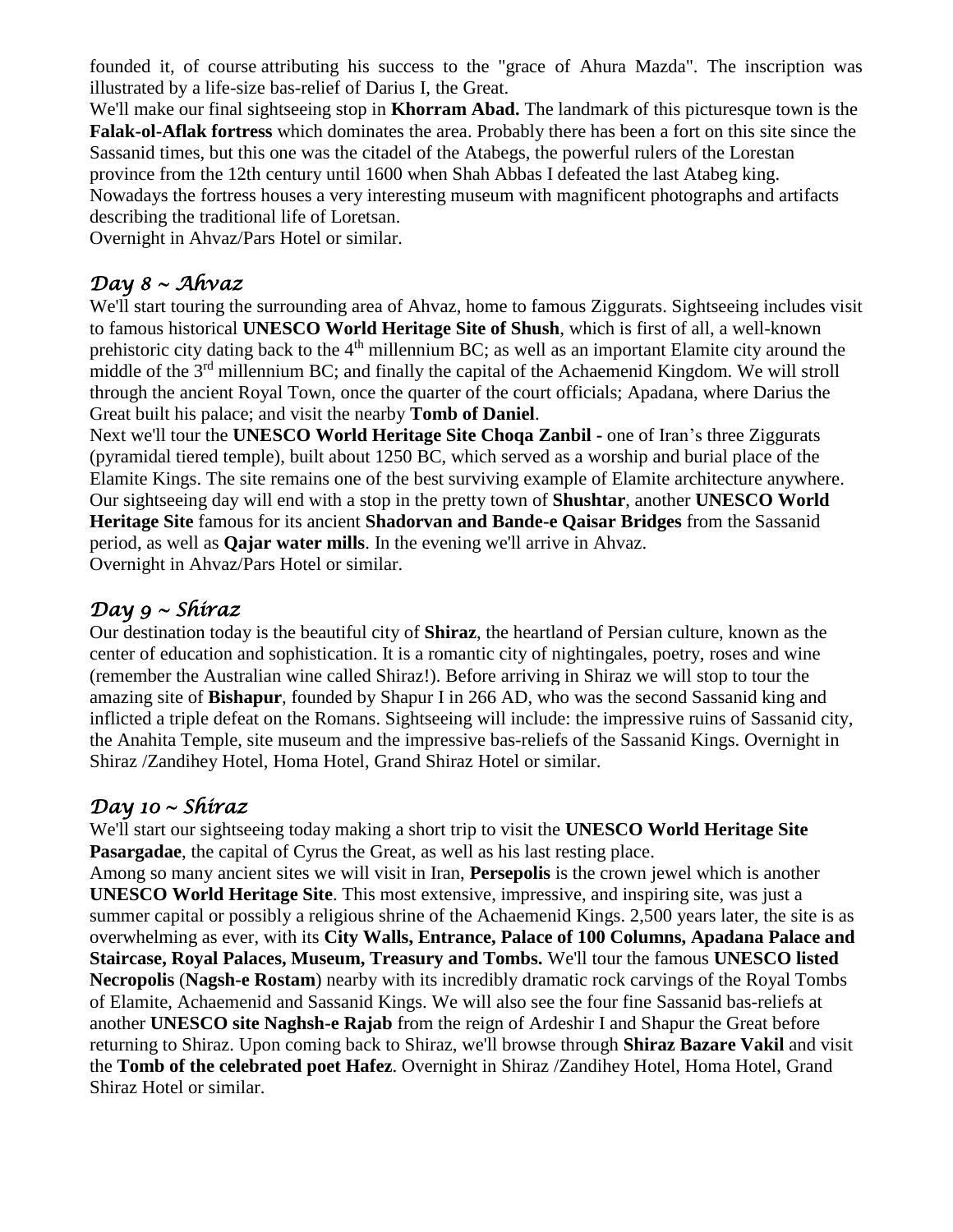## *Day 11* **~** *Shiraz*

This morning we'll make two stops in Shiraz, before heading to Firuzabad. First we'll tour one of the most elegant mosques in Iran, **Nasir-ol-Molk Mosque**, built relatively recently, at the end of the 19th century, it's famous for its unusually deep shade of blue and pink tiles.

Next will be the beautiful **Bagh-e Naranjestan,** also known as **Orange Garden Museum**, with its traditional and historical house, built between 1879 and 1886 by Mirza Ibrahim Khan from the Qavam family, who were merchants originally from Qazvin, but they soon became active in the government. A short drive will take us to **Firuzabad**, which was flourishing during Sassanid dynasty. Besides the ruins of **Ardeshir's Palace** and **some Sassanid bas-reliefs**, you may see some nomads on the way, as Firuzabad is center of nomadic peoples, especially Qashqai nomads. Overnight in Shiraz /Zandihey Hotel, Homa Hotel, Grand Shiraz Hotel or similar.

#### *Day 12* **~** *Kerman*

It's time now for a spectacular drive to the desert city of **Kerman**, which became very famous during the Safavid rule in the  $16<sup>th</sup>$  and  $17<sup>th</sup>$  centuries. Kerman is believed to have been founded in the early 3<sup>rd</sup> century AD by the Sassanid King Ardeshir I. From the 7<sup>th</sup> century it was ruled by Arabs, Seljuks, Turkmen, Mongols and Qajars. We will stop en route in **Sarvestan,** whose history goes back some 2,600 years when the [Achaemenids](http://en.wikipedia.org/wiki/Achaemenid) established the [Persian Empire,](http://en.wikipedia.org/wiki/Persian_Empire) being a powerful Sassanid stronghold in the 5th century, to visit the **Sassanid Palace of Sarvestan**. Overnight in Kerman/Pars Hotel or similar.

#### *Day 13* **~** *Kerman*

Today we will have a lovely trip outside Kerman which will include the nearby cities, starting with **UNESCO World Heritage Site Arg-e Bam.** The origin of this enormous [citadel](https://en.wikipedia.org/wiki/Citadel) on the [Silk Road](https://en.wikipedia.org/wiki/Silk_Road) can be traced back to the [Achaemenid](https://en.wikipedia.org/wiki/Achaemenid_Empire) period (6th to 4th centuries BC) and even beyond. The heyday of the citadel was from the 7th to 11th centuries, being at the crossroads of important trade routes and known for the production of silk and cotton garments. What makes Bam special and with no doubt, one of the highlights of a visit to Iran, is the incredible, ancient mud-brick fortified city, which was almost completely destroyed by earthquake of 2003. As a World Heritage Site, several countries are cooperating in the reconstruction. It's incredible to see the combination of the traces of the earthquake and archeological restorations still going on the site. Next we'll stop in **Rayen** to visit **Arg-e Rayen,** a miniature version of Bam- the medieval mud-brick city which is extremely well preserved, despite numerous natural disasters. **Mahan** is famous for its pleasant tree-lined streets, relaxed atmosphere, beautiful palaces, and gardens, as well as its fine mausoleums. We'll stop at the **[Mausoleum of Shah](http://icchome.org/main/shah_images.aspx)  [Nimatullah](http://icchome.org/main/shah_images.aspx) Vali** who was a Sufi saint and poet and died here in 1431. His tomb is an excellent example of the importance that traditional Persian architecture places on the harmony between nature and building. Shah Nimatullah Vali was the founder of a Dervish order, centered in Mahan, which continues to be an active spiritual force in Iran today. The roots of the philosophy they practice dates back to the Achaemenids. Born in Aleppo, Syria, the poet spent many years wandering through Central Asia before finally settling in Mahan where he was attracted by the surrounding violet-colored mountains. We will also see **UNESCO-listed Bagh-e Shahzade***,* a beautiful garden with split-level fountains leading to a large palace which was once the residence of Qajar dynasty. Overnight in Kerman/Pars Hotel or similar.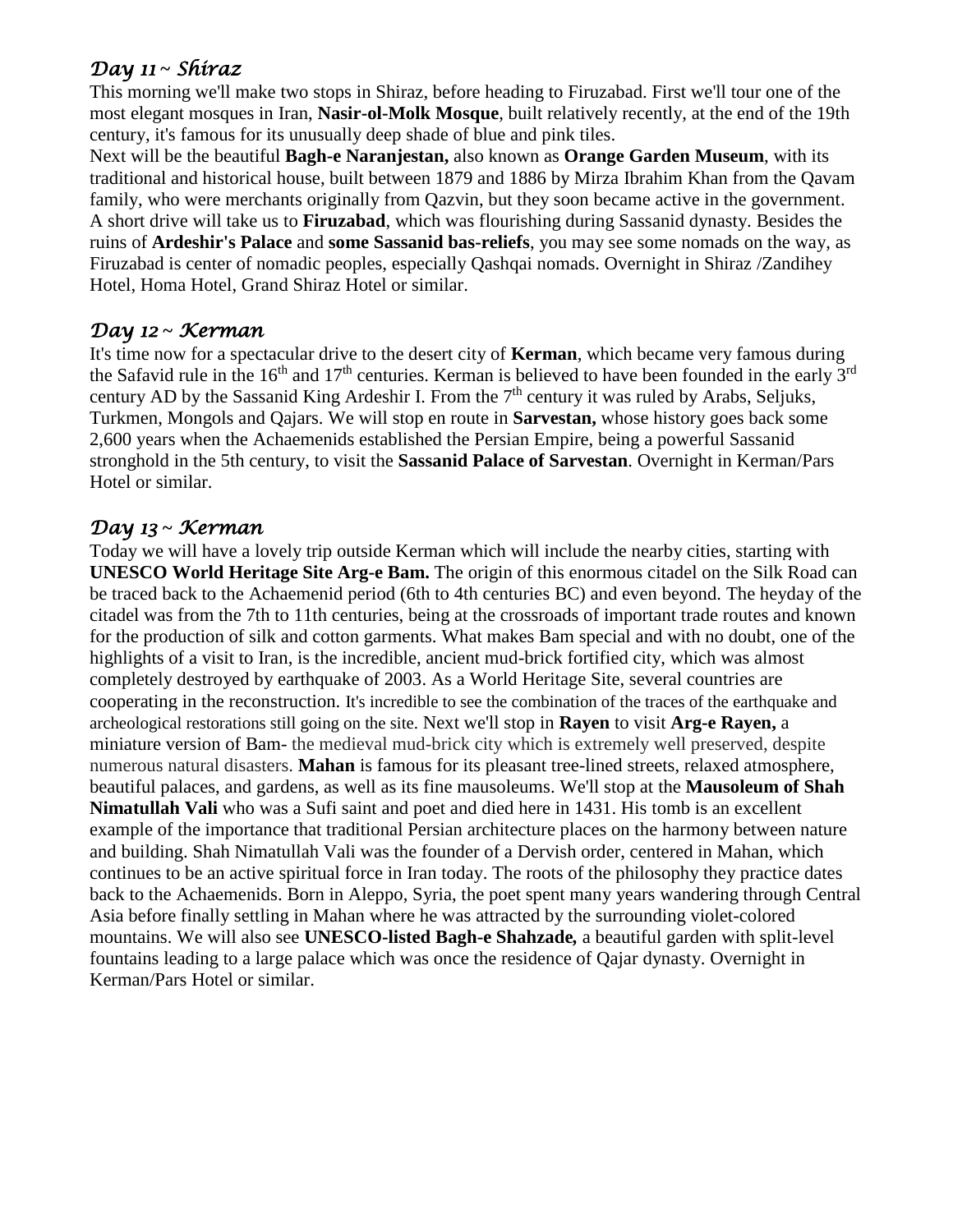## *Day 14 ~ Yazd*

Before we leave Kerman for Yazd, we'll spend the first half of the day in the city to get the better feeling about it. In the morning we'll shortly visit **Harandi Music Instrument museum**, and well preserved **Friday Mosque** dating from 14th century. Next we'll have a relaxed walk through **Vakil Bazaar**, visiting **Hamom (bathhouse) Museum** and enjoying some tea in old **bathhouse** which has been converted to a teahouse.

In the late afternoon, our drive to **Yazd** will take us through many acres of pistachio fields. Beautiful oasis city of Yazd was founded in the 5th century AD. Located in heart of Iran between the Kavir and Lut deserts, it was a major stop on the Silk Road between Central Asia and India. Because of its dry climate, the architecture of Yazd is perhaps the most traditional Persian to be found. The weavers of Yazd are famous for their silk brocades which still can be found. Marco Polo stopped here on the way to China and called it the "good and noble city of Yazd". Yazd also has an interesting mixture of cultures and religions; it is the center of the Zoroastrian religion dating back to 550 BC as the state religion, which faded away with the Arab conquest. Today there are about 400,000 Zoroastrians left in the world, of which about 60,000 live in or around Yazd. Overnight in Yazd/Dad Hotel or similar.

## *Day 15 ~ Isfahan*

Old city of Yazd is easy and enjoyable to explore on foot. This morning we will have an introductory tour of the town's **Bazaar, the Friday Mosque, the Old Town, Alexander's Prison, the Zoroastrian Fire Temple and the UNESCO-listed Dowlat Abad Garden.** While strolling along narrow labyrinth streets of Yazd we'll notice many beautiful old buildings from the  $18<sup>th</sup>$  century including feudal hexagonal houses with elegant wall and window decorations. The city is dominated by beautifully designed wind towers which cool the private homes and palaces, public buildings, gardens, and pools which are supplied with water by water channels, called Qanats.

The **Amir Chakhmaq Complex** in **Amir Chakhmaq Square** is one of the most recognizable and unusual buildings in Iran with its stunning three-storey facade. From the top we will have a magnificent view over the sun-baked roofs crowned with wind towers. Next we will tour **Bagh-e Doulat Abad**, the residence of the former ruler Karim Khan Zand, with the opportunity to see how the wind towers actually work in this beautiful garden. Our further stops will be at the **Zoroastrian Fire Temple** where the sacred flame has apparently been burning since about 470 AD, followed by the **Tower of Silence**, Zoroastrian burial site, which is the most intriguing historical site. In accordance with Zoroastrian beliefs about the purity of the earth, this circular, raised structure was used by [Zoroastrians](http://en.wikipedia.org/wiki/Zoroastrianism) for exposure of the dead, particularly to [scavenging](http://en.wikipedia.org/wiki/Scavenger) birds. Certainly this is a custom going back to Neolithic times (7,000 BC) which was practiced in Catalhoyuk in central Anatolia. Between Yazd and Isfahan, **Na'in** will make a good stop to tour **Pirnia traditional house** which is a perfect example of this region's desert houses in terms of architecture and art, constructed in the Safavid Period. The city is also known for its carpets with classical designs and textiles. Possibly visit a textile workshop as well. Overnight in Isfahan / Abbasi Hotel, Kowsar Hotel or similar.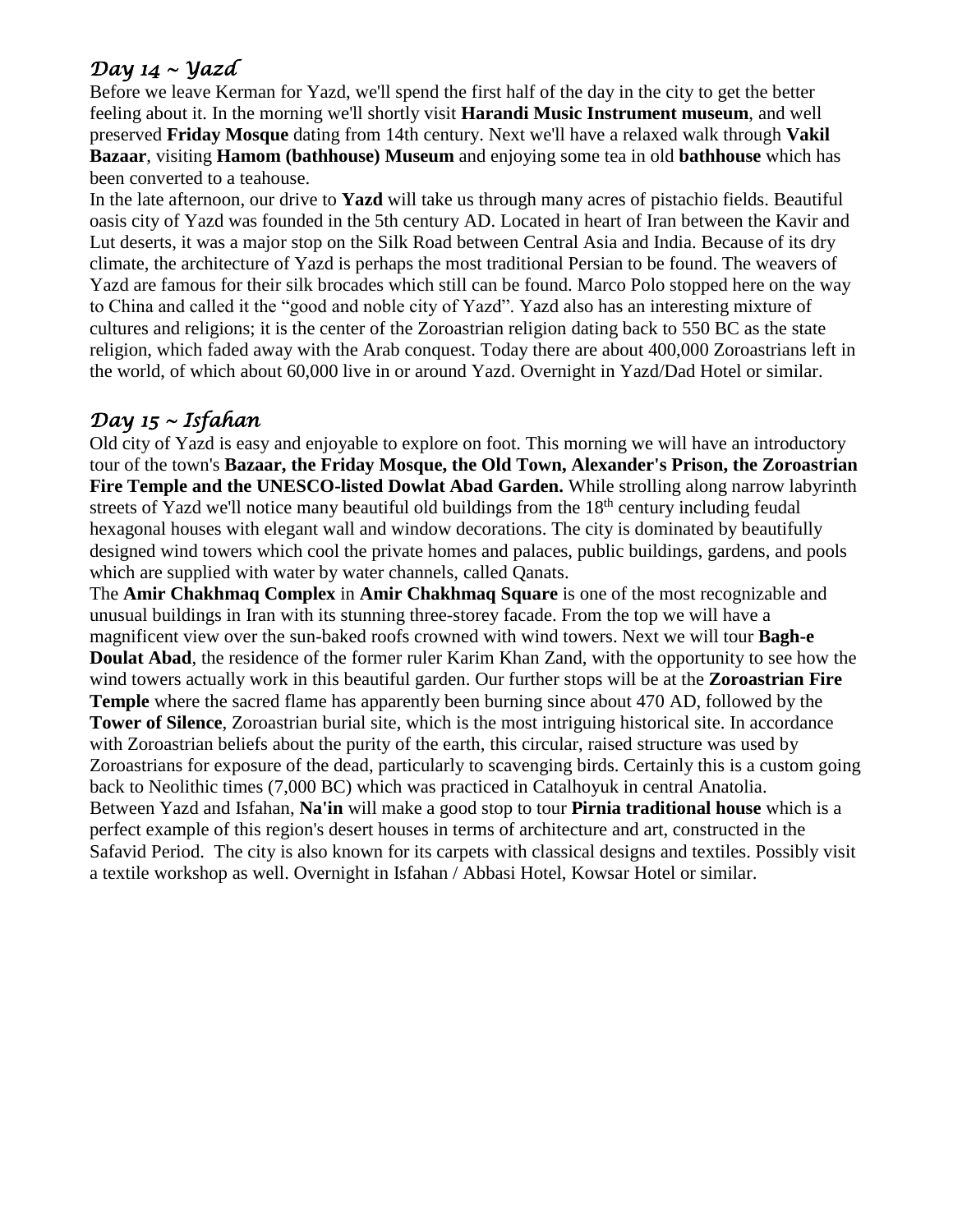# *Day 16* **~** *Isfahan*

**Isfahan** is undoubtedly the jewel of all cities of Iran. Under a succession of enlightened and cultivated Safavid rulers, most notably Shah Abbas I, came the final refinement of styles that marked the culmination of the Persian Islamic style of architecture. The greatest expression of the above mentioned was Shah Abbas I's royal capital of Isfahan, a supreme example of town planning, with the most magnificent collections of buildings from one period. Shah Abbas I initiated one of the world's grandest experiments in city planning, moving the capital from Qazvin to Esfahan in 1598 where it remained until 1722. Mosques, palaces, bazaars, bridges and public parks were built under the monarch's personal supervision over the next thirty years.

Today we'll have the pleasure of a full day exploration of Esfahan, which retains much of its past glory. Since the central focus of this fascinating city, which never failed to inspire European merchants and ambassadors to the Safavid court, is the **[UNESCO](http://en.wikipedia.org/wiki/UNESCO) [World Heritage Site](http://en.wikipedia.org/wiki/World_Heritage_Site)** of immense rectangular **Royal Square- the [Naghsh-e Jahan Square,](http://en.wikipedia.org/wiki/Naghsh-e_Jahan_Square)** also nowadays known as **Imam Square,** we'll start our sightseeing from this point. Four jewels of  $17<sup>th</sup>$  century architecture which are outstanding examples of Iranian and Islamic architecture adorn each side of the square, symbolizing the political, economic, religious and cultural spheres of Safavid Persia. Our first stop will be at **Imam Mosque-** one of the most beautiful mosques in the world, lavish decoration of it in the form of its blue-tiled mosaic designs perfectly complements the architectural elegance. Next we'll tour **Ali Qapu Palace** with some very fine paintings, tiles, and wood carvings, initially intended as a monumental gateway to the royal palaces which lay in the parkland, later it served as a seat of shah where he received notables and ambassadors. From here we'll head to **Sheikh Lotfollah Mosque**, which was also built during the reign of Shah Abbas I, which he dedicated to his father-in-law Sheikh Lotfollah, a revered Lebanese scholar of Islam. This mosque is unusual because it has neither a minaret nor a courtyard. Its pale tones of the cupola stand in contrast to the remainder of the façade, and the interior is absolutely breathtaking. We'll continue the exploration with a visit to the fascinating **Jameh (Friday) Mosque** which represents an authentic museum of Islamic architecture displaying styles from the  $11<sup>th</sup>$  to  $18<sup>th</sup>$ centuries, from the stylish simplicity of the Seljuk period, through the Mongol period and onto the more baroque Safavid period. Next we'll have the opportunity to enjoy a walk through historical **Bazaars of Isfahan** and see or learn more about Iranian arts and crafts. In the evening there will be the opportunity to watch Zurkhaneh Performance. Zurkhaneh literally means 'house of strength' and is unique to Iran going back to hundreds of years, that's where men practice special exercises, which has historical and sometimes spiritual meaning. Overnight in Isfahan / Abbasi Hotel, Kowsar Hotel or similar.

# *Day 17* **~** *Isfahan*

We will start our sightseeing with **Chehel [Sotoun Palace](http://www.itto.org/attraction/attraction.asp?status=showattraction&attractid=Ch18&prv=esf)** (Forty Columns) standing in a very pretty garden with its beautiful frescoes and paintings. There are more fascinating sites coming: **Vank Cathedral**, located in Armenian quarter of 'New Jolfa' which dates from the time of Shah Abbas I, who appreciated the skills of industrious Armenian merchants and craftsmen and respected their religious freedom. Vank cathedral is quite simple from outside, but the interior is richly decorated and shows magnificent mixture of Christian and Persian decorative art and designs; nearby is the **Armenian Museum** which has a fine collection of Armenian art and history in Iran.

We'll also walk in the former **Jewish Quarter, called the Juibareh**. [Persian Jews](https://en.wikipedia.org/wiki/Persian_Jews) have lived in the territories of today's Iran for over 2,700 years, since the first [Jewish diaspora](https://en.wikipedia.org/wiki/Jewish_diaspora) when the Assyrian king [Shalmaneser V](https://en.wikipedia.org/wiki/Shalmaneser_V) conquered the (Northern) Kingdom of Israel in 722 BC and sent the [Israelites](https://en.wikipedia.org/wiki/Israelites) (the [Ten](https://en.wikipedia.org/wiki/Ten_Lost_Tribes)  [Lost Tribes\)](https://en.wikipedia.org/wiki/Ten_Lost_Tribes) into captivity at [Khorasan,](https://en.wikipedia.org/wiki/Greater_Khorasan) historical region in northeast Persia. About 95% of Jewish population of Iran have migrated to Israel, the [United States](https://en.wikipedia.org/wiki/United_States) and [Western Europe,](https://en.wikipedia.org/wiki/Western_Europe) but there are still several thousand of Jews living in some leading cities of Iran including Isfahan.

At last we'll see some of the famous old bridges of Isfahan built over Zayandeh River. Two of them **Sio-Seh Pol and Khaju** bridges were built in the 17th century during the reign of Shah Abbas I.